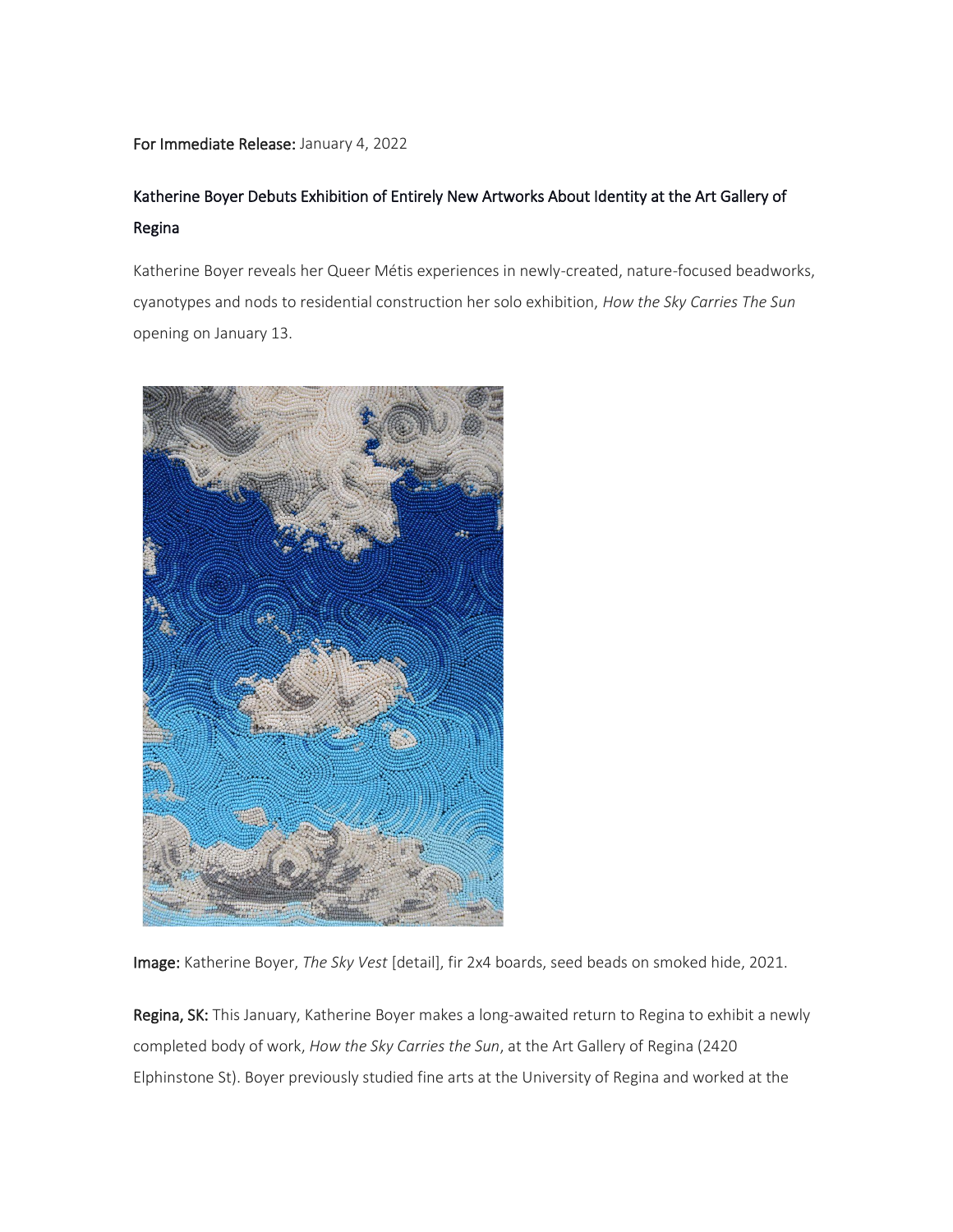First Nations University Art Gallery in Regina before completing a Master of Fine Arts in Winnipeg and accepting a tenure track position at the University of Manitoba School of Art. Textiles, woodworking, and beadwork are signature methods of Boyer's art practice, expressing at once her Métis identity and connecting to family histories. By laboriously making objects by hand, she invests each artwork with care and signals her queer identity through an alliance to crafty aesthetics.

Boyer's exhibition is long-awaited by design. The artist's process is to understand herself through complex and ever-changing relationships with the world, society, history, and materials. Boyer was guided by the weather, seasons, and sun throughout a sustained creative process that required constant nurturing attention. Making everything by hand in time-consuming processes allows Boyer to research and feel her way through each work, investing each stitch, knot, plant and architectural construction with her complex identity.

Processes that respect natural resources are crucial to the work Boyer has created. For example, *How the Sky Carries the Sun* includes images created using the camera-less photographic process, known as cyanotype, to expose stylized silhouettes of plants on cotton. The iron-based solutions of the cyanotype process are less toxic than chemicals used in other photographic methods.

Each artwork in *How the Sky Carries the Sun* contains "hard" and "soft" components in a complementary relationship of mutual support. Nothing in this exhibition is just one thing: lightboxes use quilting but act as structural trusses. A vest intricately beaded with swirling masses of clouds is both a garment and a heraldic celebration. Even the crates used to ship the exhibition are transformed by the artist into artworks when they reach their destination.

The exhibition title, *How the Sky Carries the Sun*, illustrates the artist's refusal to view her queer, Métis identity as a binary construction. The lived experience of identity is non-hierarchical and disorganized. By asking, "Am I the sky or am I the sun?" the artist embraces her identity. "These living dichotomies yield a buoyancy state of my internalized contradictory experiences that are not just cultural (Métis and white Settler) - they are my queerness and my craftiness, my own hard and softness, and my stillness that isn't still at all." Different aspects of who she is, like her hard and soft materials, exist in interdependence and equivalency.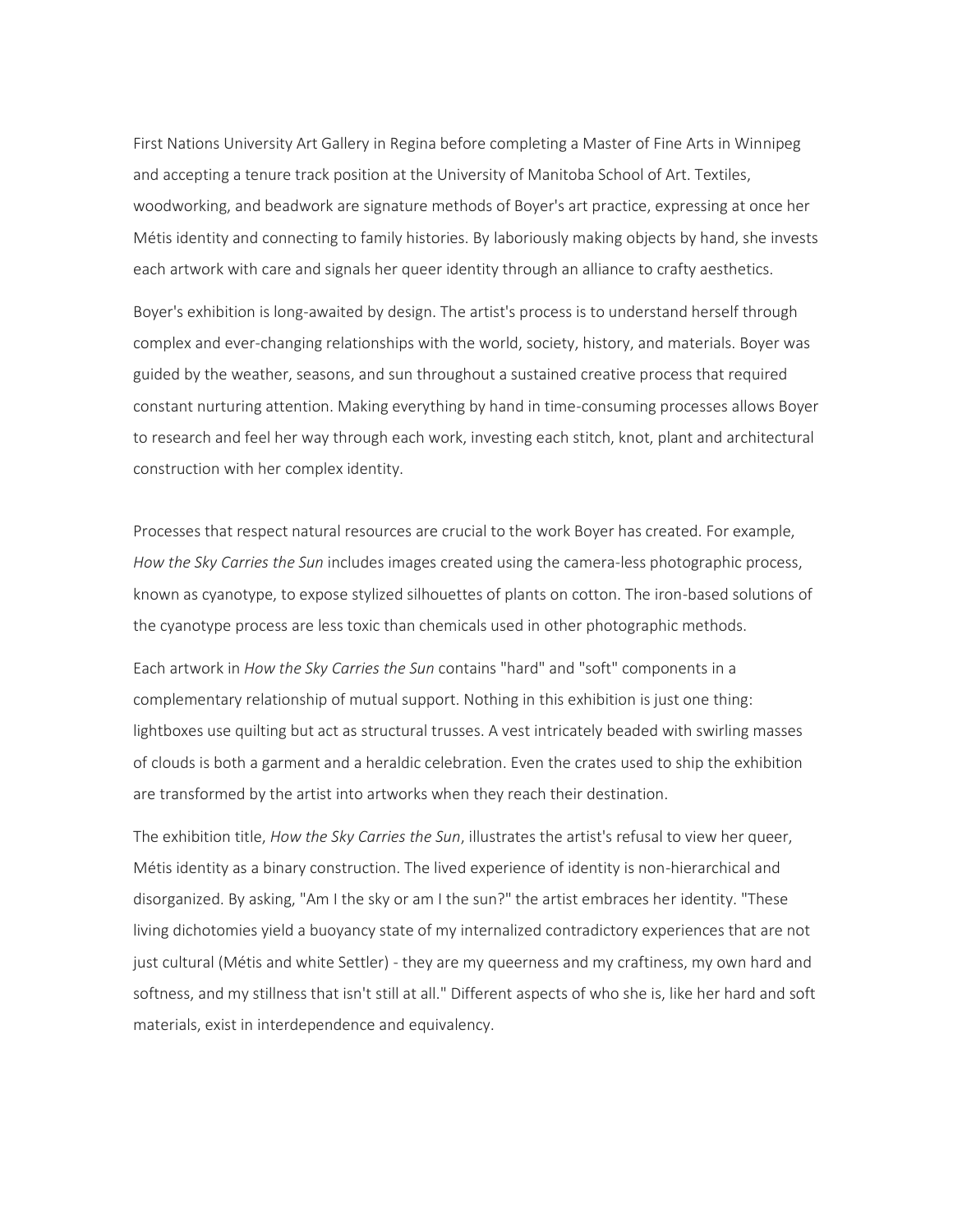Join the Art Gallery of Regina in celebrating this careful record of experience, history, selfhood, and time at the opening reception for How the Sky Carries the Sun from 7-9 PM on January 13. This exhibition of newly created work by a rising star of the Canadian art scene runs from January 13 - March 13, 2022. Admission to the Art Gallery of Regina is always free; masks are mandatory and all visitors aged 12 and over must provide proof of vaccination or negative COVID-19 test result.

Media contact:

Sandee Moore (she/her) Curator of Exhibitions and Programming, Art Gallery of Regina 306-522-5940 [curator@artgalleryofregina.ca](mailto:curator@artgalleryofregina.ca?subject=Re%3A%20Imagined%20Objects)

Interviews with the artist (Katherine Boyer) in English over email arranged upon request.

#### Links:

Images for reproduction and image credits:

[https://drive.google.com/drive/folders/112HVnQ8b05Mo0bcBxrtRrQmuOh3ysgQp?usp=shari](https://drive.google.com/drive/folders/112HVnQ8b05Mo0bcBxrtRrQmuOh3ysgQp?usp=sharing)

[ng](https://drive.google.com/drive/folders/112HVnQ8b05Mo0bcBxrtRrQmuOh3ysgQp?usp=sharing)

# Artist's Headshot:

[https://drive.google.com/file/d/1CqlFgPFMX\\_mJJrClRbe9tpjb2okpFin9/view?usp=sharing](https://drive.google.com/file/d/1CqlFgPFMX_mJJrClRbe9tpjb2okpFin9/view?usp=sharing)

# Artist's Bio:

[https://docs.google.com/document/d/1ELjxsbOLL\\_3FInetN7NIKqVOElqU3odf/edit?usp=shari](https://docs.google.com/document/d/1ELjxsbOLL_3FInetN7NIKqVOElqU3odf/edit?usp=sharing&ouid=100162772614665632957&rtpof=true&sd=true) [ng&ouid=100162772614665632957&rtpof=true&sd=true](https://docs.google.com/document/d/1ELjxsbOLL_3FInetN7NIKqVOElqU3odf/edit?usp=sharing&ouid=100162772614665632957&rtpof=true&sd=true)

#### Artist's Curriculum Vitae:

[https://docs.google.com/document/d/1yE7LF86pc6grum5SXgpMZXAxR1p\\_2ape/edit?usp=sh](https://docs.google.com/document/d/1yE7LF86pc6grum5SXgpMZXAxR1p_2ape/edit?usp=sharing&ouid=100162772614665632957&rtpof=true&sd=true)

[aring&ouid=100162772614665632957&rtpof=true&sd=true](https://docs.google.com/document/d/1yE7LF86pc6grum5SXgpMZXAxR1p_2ape/edit?usp=sharing&ouid=100162772614665632957&rtpof=true&sd=true)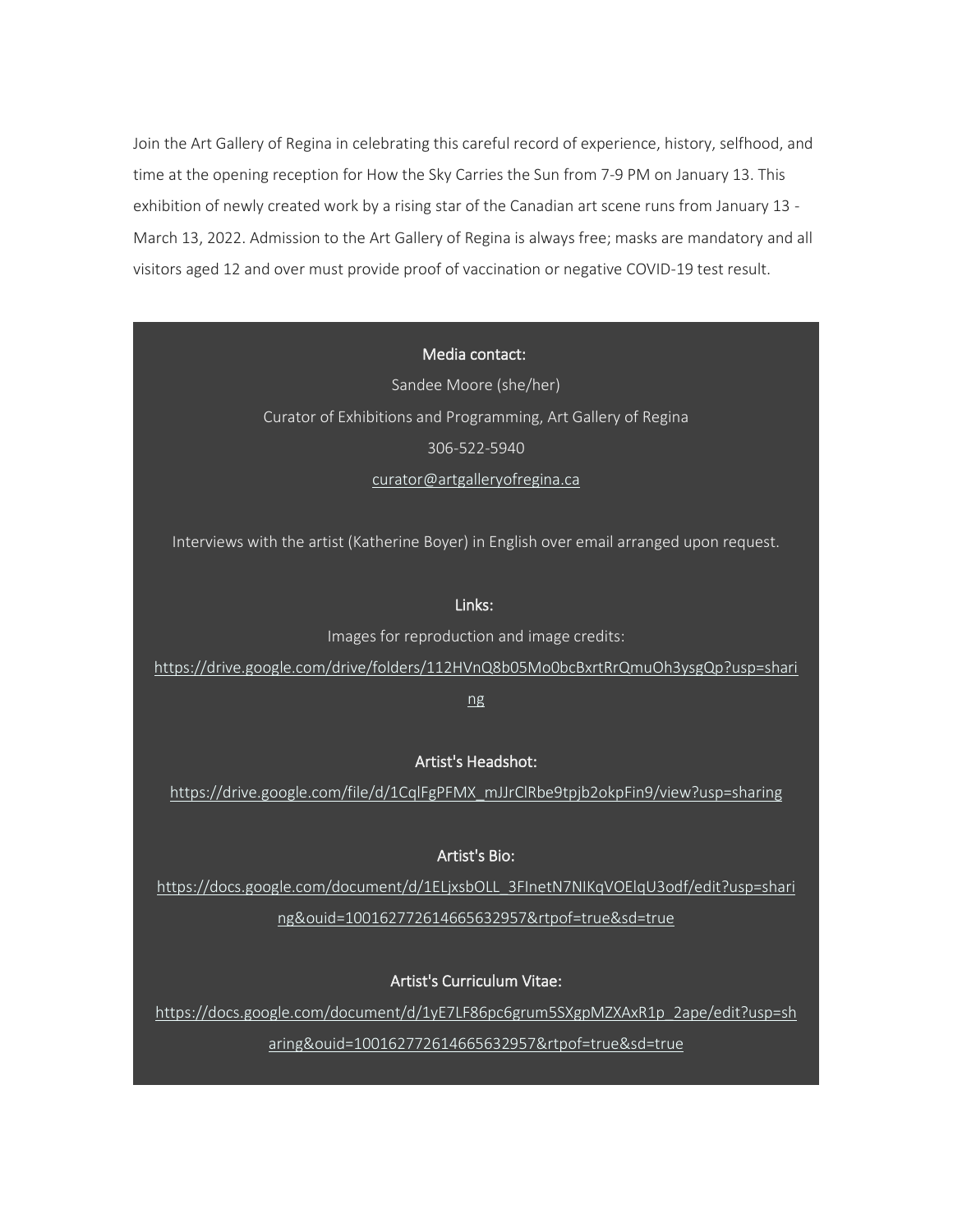# Art Gallery of Regina's website:

[www.artgalleryofregina.ca](https://www.artgalleryofregina.ca/upcoming-exhibition)

The artist acknowledges the support of the University of Manitoba's School of Art and the Terry G. Falconer Emerging Researcher Award.



Katherine Boyer (Métis/Settler) is a multidisciplinary artist whose work focuses on methods bound to textile arts and the handmade - primarily woodworking and beadwork. Boyer's art and research encompass personal family narratives entwined with Métis history, material culture, architectural spaces (human-made and natural). Her work often explores boundaries between two opposing things as she seeks to understand both sides of perceived dichotomous identity. This effort to destabilize binary terms manifests itself in her art practise as long, slow, and considerate laborious processes that attempt to unravel and better understand history, environmental influences, and personal memories.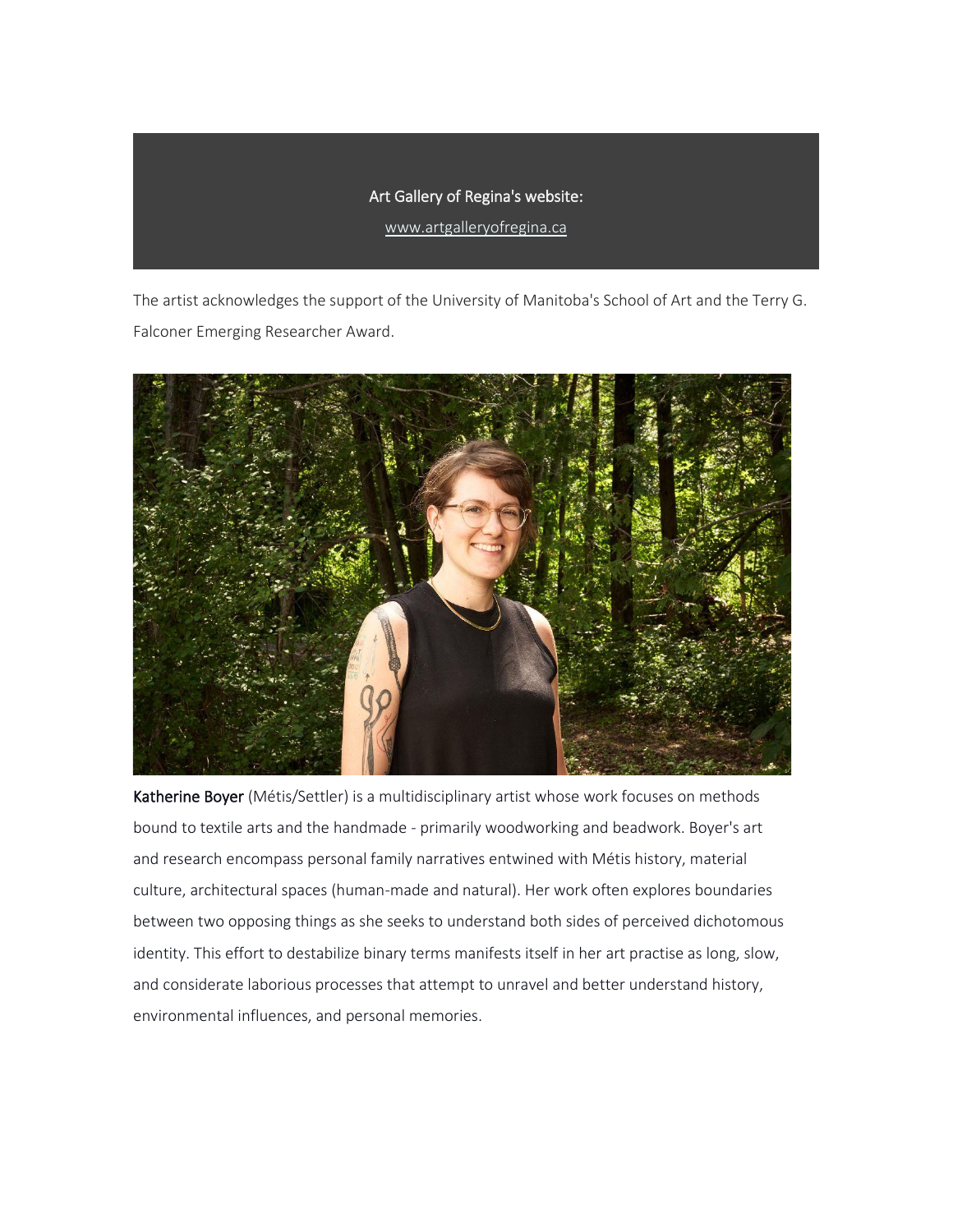Boyer has received a BFA from the University of Regina (Sculpture) and an MFA at the University of Manitoba. She is currently an Assistant Professor at the University of Manitoba, School of Art.

#### For Calendar Listings

Exhibition title: *How the Sky Carries the Sun*

Artist(s): Katherine Boyer

Dates: January 13 - March 13, 2022

Opening reception: Thursday, January 13, 7-9 PM (contact gallery for up-to-date restrictions pending announcements by the Saskatchewan Health Authority)

Artist's talk: An online artist-led exhibition tour launches Thursday, February 17, in conjunction with Sâkêwêwak First Nations Artists' Collectives' Storytellers' Festival.

### Short description:

Like the artist herself, nothing in this exhibition is just one thing. Textiles and roof trusses, botanical silhouettes, a cloudy sky rendered in seed beads, and hooked rugs: these are the laboriously created artworks through which Boyer connects place and the lived experience of her body. Each stitch, knot, plant and architectural construction in her solo exhibition, *How the Sky Carries the Sun* at the Art Gallery of Regina (2420 Elphinstone Street) is an intimate record of her research.

Website: [www.artgalleryofregina.ca](https://www.artgalleryofregina.ca/current-exhibition)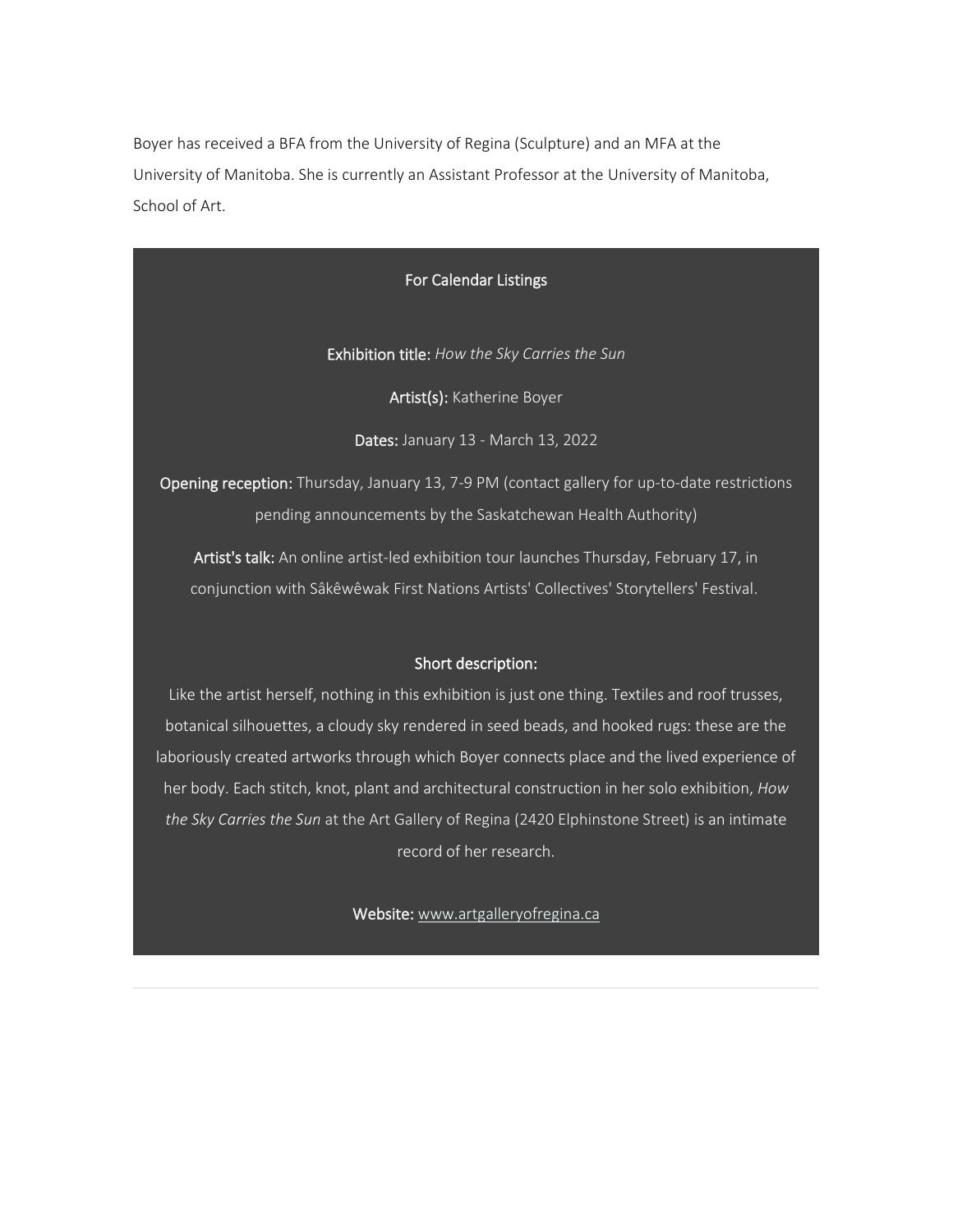

Located on Treaty 4, the traditional territory of the Cree, Saulteaux, Nakota, Lakota and Dakota peoples, and the homeland of the Métis people, the Art Gallery of Regina (AGR) promotes the development and appreciation of contemporary art, with an emphasis on Saskatchewan artists. Our programming focuses on the voices and experiences of Saskatchewan artists and visitors. AGR programming encompasses exhibitions (featuring established, emerging and recreational artists), education, publishing, workshops and artists talks.

For over 45 years, the AGR has advocated for the role of art in society through free public exhibitions, support for artists, and connecting artists and our communities through meaningful learning and exchange.

The Art Gallery of Regina is an autonomous, independent public art gallery with nonprofit and charitable status. We are a tenant in the Neil Balkwill Civic Arts Centre located within the vibrant Cathedral Village neighbourhood in Regina, Saskatchewan, Canada.



The Art Gallery of Regina gratefully acknowledges the support of its core funders and sponsors: